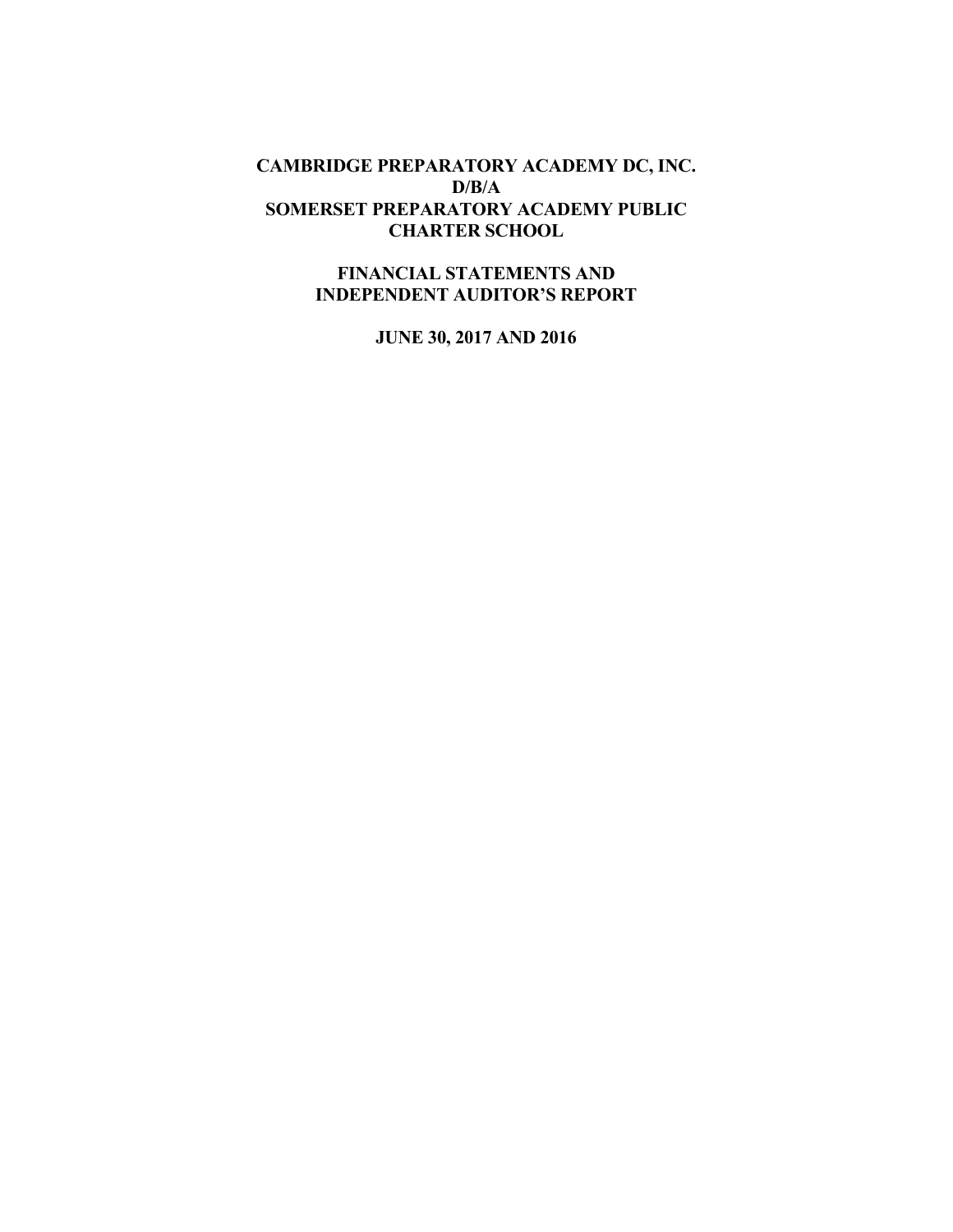# **TABLE OF CONTENTS**

| <b>INDEPENDENT AUDITOR'S REPORT</b>                                                                                                                                                        | $1 - 2$   |
|--------------------------------------------------------------------------------------------------------------------------------------------------------------------------------------------|-----------|
| <b>FINANCIAL STATEMENTS</b>                                                                                                                                                                |           |
| <b>Statements of Financial Position</b>                                                                                                                                                    | 3         |
| Statement of Activities, Year Ended June 30, 2017                                                                                                                                          | 4         |
| Statement of Activities, Year Ended June 30, 2016                                                                                                                                          | 5         |
| Statement of Functional Expenses, Year Ended June 30, 2017                                                                                                                                 | 6         |
| Statement of Functional Expenses, Year Ended June 30, 2016                                                                                                                                 | 7         |
| <b>Statements of Cash Flows</b>                                                                                                                                                            | 8         |
| Notes to the Financial Statements                                                                                                                                                          | $9 - 15$  |
| Independent Auditor's Report on Internal Control over Financial<br>Reporting and on Compliance and Other Matters Based on an<br>Audit of Financial Statements Performed in Accordance with |           |
| <b>Government Auditing Standards</b>                                                                                                                                                       | $16 - 17$ |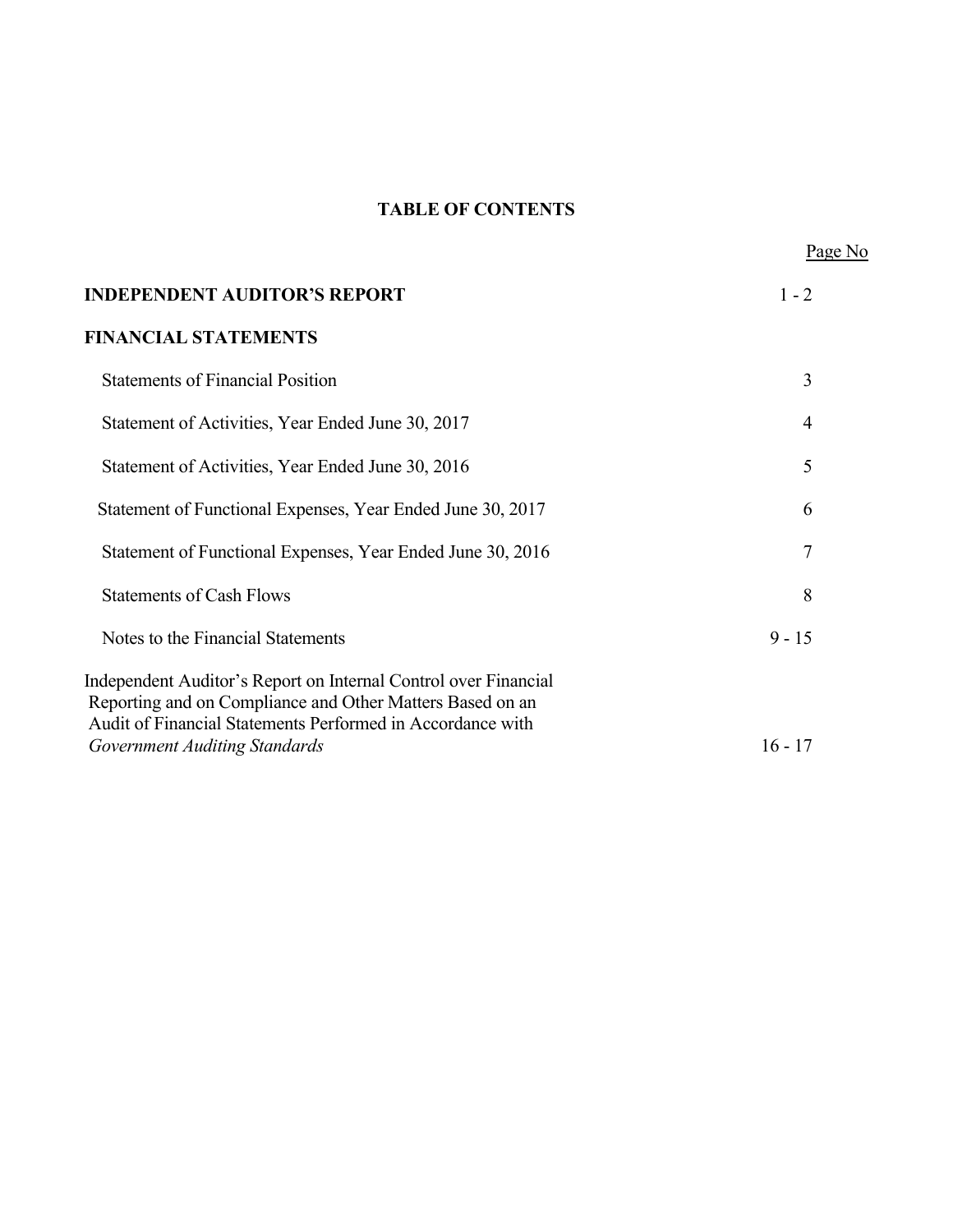

1730 Rhode Island Avenue, NW Suite 800 Washington, DC 20036 (202) 296-3306 Fax: (202) 296-0059

## Independent Auditor's Report

The Board of Directors Cambridge Preparatory Academy DC, Inc. D/B/A Somerset Preparatory Academy Public Charter School Washington, DC

### **Report on the Financial Statements**

We have audited the accompanying financial statements of Cambridge Preparatory Academy DC, Inc. D/B/A Somerset Preparatory Academy Public Charter School (a nonprofit organization), which comprise the statements of financial position as of June 30, 2017 and 2016, and the related statement of activities, functional expenses, and cash flows for years then ended, and the related notes to the financial statements.

#### **Management's Responsibility for the Financial Statements**

Management is responsible for the preparation and fair presentation of the financial statements in accordance with accounting principles generally accepted in the United States of America; this includes the design, implementation, and maintenance of internal control relevant to the preparation and fair presentation of financial statements that are free from material misstatement, whether due to fraud or error.

#### **Auditor's Responsibility**

Our responsibility is to express an opinion on these financial statements based on our audits. We conducted our audits in accordance with auditing standards generally accepted in the United States of America and the standards applicable to financial audits contained in *Government Auditing Standards,* issued by the Comptroller General of the United States. Those standards require that we plan and perform the audit to obtain reasonable assurance about whether the financial statements are free from material misstatement.

An audit involves performing procedures to obtain audit evidence about the amounts and disclosures in the financial statements. The procedures selected depend on the auditor's judgment, including the assessment of the risks of material misstatement of the financial statements, whether due to fraud or error. In making those risk assessments, the auditor considers internal control relevant to the entity's preparation and fair presentation of the financial statements in order to design audit procedures that are appropriate in the circumstances, but not for the purpose of expressing an opinion on the effectiveness of the entity's internal control. Accordingly, we express no such opinion. An audit also includes evaluating the appropriateness of accounting policies used and the reasonableness of significant accounting estimates made by management, as well as evaluating the overall presentation of the financial statements.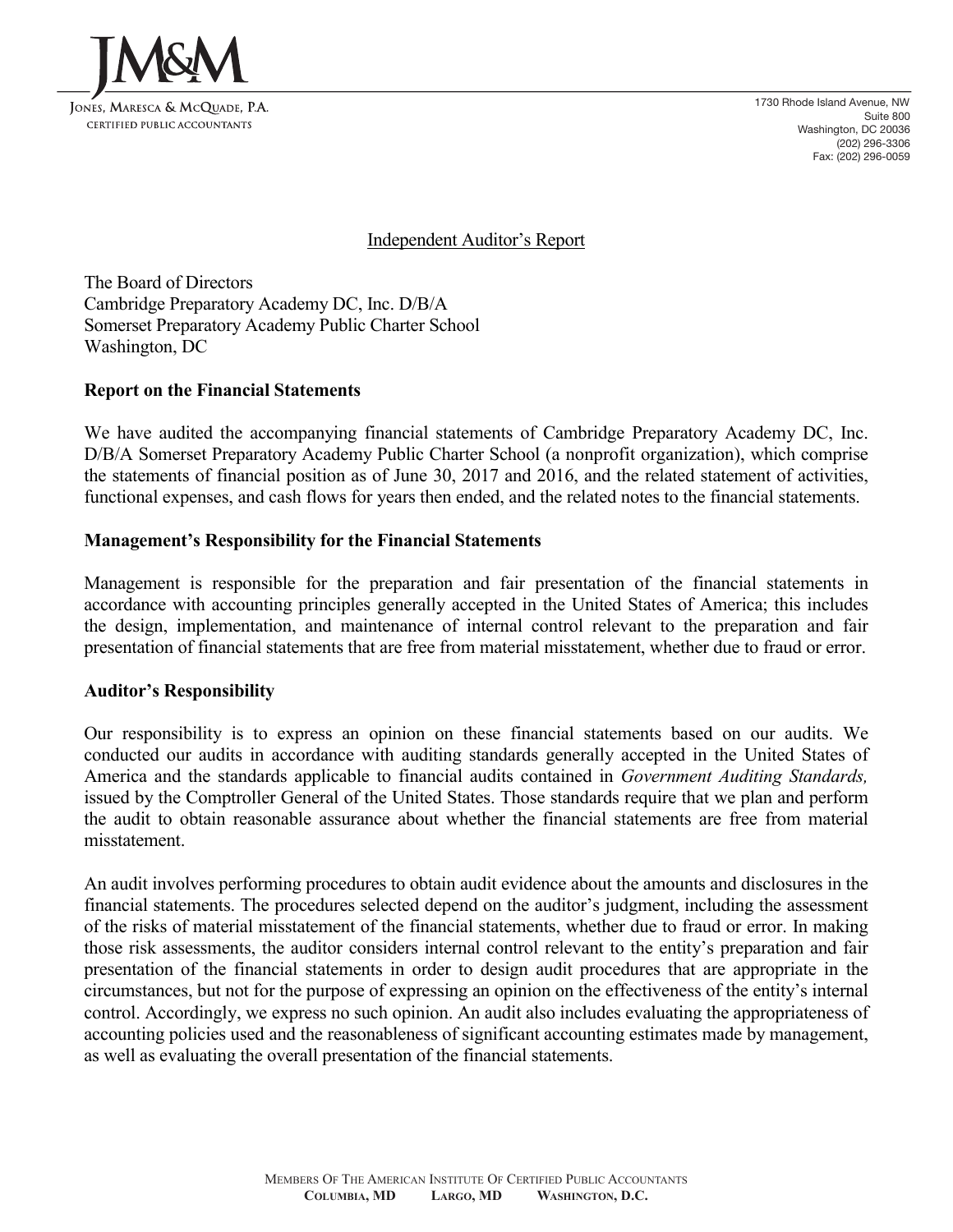Independent Auditor's Report Cambridge Preparatory Academy DC, Inc. D/B/A Somerset Preparatory Academy Public Charter School Page Two

We believe that the audit evidence we have obtained is sufficient and appropriate to provide a basis for our audit opinion.

# **Opinion**

In our opinion, the financial statements referred to above present fairly, in all material respects, the financial position of Cambridge Preparatory Academy DC, Inc. D/B/A Somerset Preparatory Academy Public Charter School as of June 30, 2017 and 2016, and the changes in its net assets and its cash flows for the years then ended in accordance with accounting principles generally accepted in the United States of America.

# **Other Reporting Required by** *Government Auditing Standards*

In accordance with *Government Auditing Standards*, we have also issued our report dated November 17, 2017, on our consideration of Cambridge Preparatory Academy DC, Inc. D/B/A Somerset Preparatory Academy Public Charter School's internal control over financial reporting and on our tests of its compliance with certain provisions of laws, regulations, contracts, and grant agreements and other matters. The purpose of that report is to describe the scope of our testing of internal control over financial reporting and compliance and the results of that testing, and not to provide an opinion on the effectiveness of Cambridge Preparatory Academy DC, Inc. D/B/A Somerset Preparatory Academy Public Charter School's internal control over financial reporting or on compliance. That report is an integral part of an audit performed in accordance with *Government Auditing Standards* in considering Cambridge Preparatory Academy DC, Inc. D/B/A Cambridge Preparatory Academy DC, Inc.'s internal control over financial reporting and compliance.

Jam Marie & Ma Quade PA

Washington, DC November 17, 2017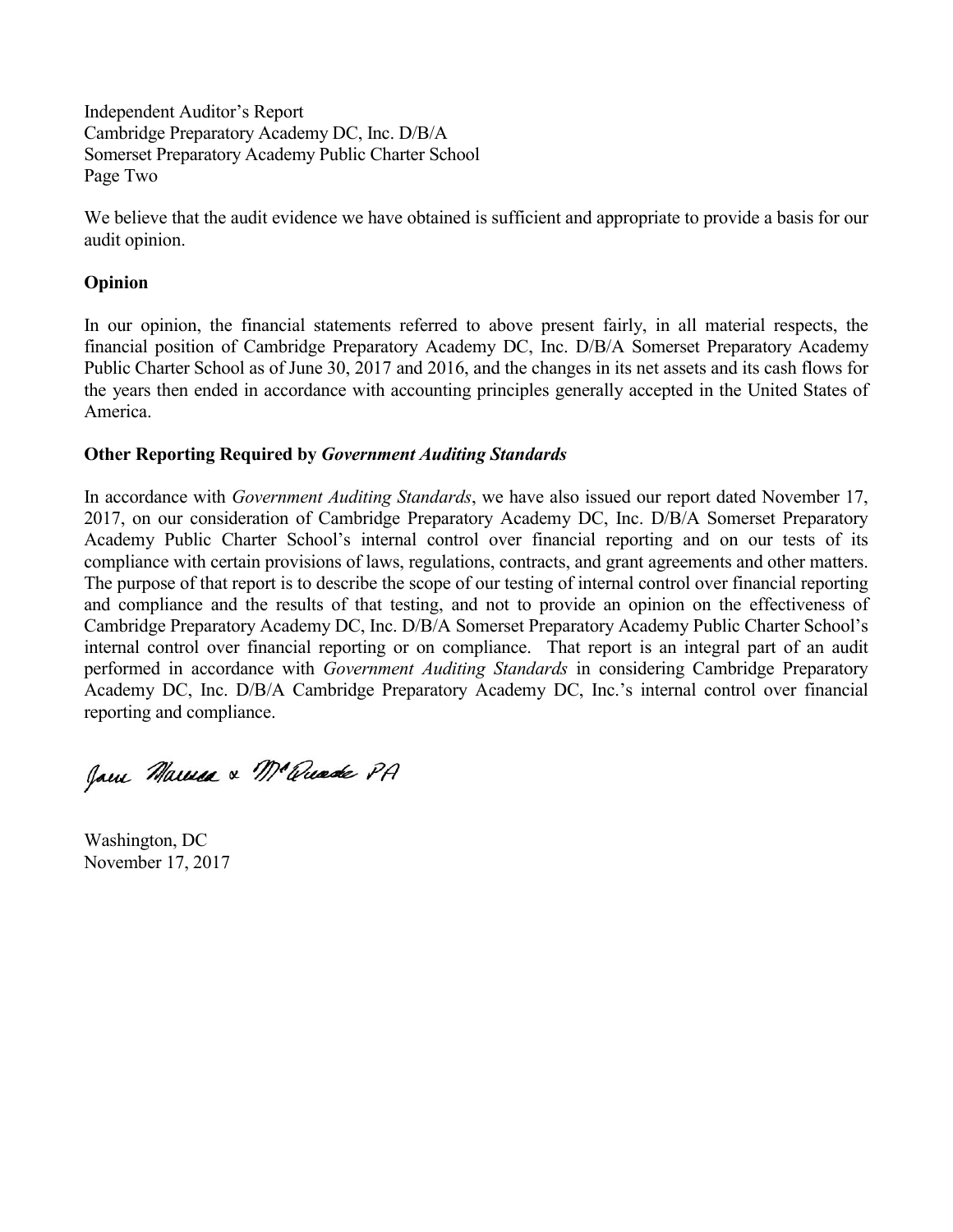# **CAMBRIDGE PREPARATORY ACADEMY DC, INC. D/B/A STATEMENTS OF FINANCIAL POSITION JUNE 30, 2017 AND 2016 SOMERSET PREPARATORY ACADEMY PUBLIC CHARTER SCHOOL**

|                                        | 2017          |                           | 2016                   |  |
|----------------------------------------|---------------|---------------------------|------------------------|--|
| <b>ASSETS</b>                          |               |                           |                        |  |
| <b>CURRENT ASSETS</b>                  |               |                           |                        |  |
| Cash                                   | \$<br>461,153 | $\mathbb{S}$              | 858,337                |  |
| Grants receivable                      | 44,834        |                           | 150,119                |  |
| Accounts receivable                    | 26,074        |                           | 24,238                 |  |
| Prepaid expenses and employee advances | 45,806        |                           | 46,795                 |  |
| <b>Total Current Assets</b>            | 577,867       |                           | $\overline{1,079,489}$ |  |
| PROPERTY AND EQUIPMENT                 |               |                           |                        |  |
| Computers and equipment                | 424,053       |                           | 374,363                |  |
| Classroom furnishings                  | 203,532       |                           | 162,140                |  |
|                                        | 627,585       |                           | 536,503                |  |
| Less: accumulated depreciation         | (434, 982)    |                           | (299, 142)             |  |
| Property and Equipment, Net            | 192,603       |                           | 237,361                |  |
| <b>OTHER ASSETS</b>                    |               |                           |                        |  |
| Deposit                                | 5,000         |                           | 5,000                  |  |
| <b>Total Other Assets</b>              | 5,000         |                           | 5,000                  |  |
| <b>TOTAL ASSETS</b>                    | \$<br>775,470 | $\boldsymbol{\mathsf{S}}$ | 1,321,850              |  |
| <b>LIABILITIES AND NET ASSETS</b>      |               |                           |                        |  |
| <b>CURRENT LIABILITIES</b>             |               |                           |                        |  |
| Accounts payable                       | \$<br>163,636 | \$                        | 214,290                |  |
| Accrued salaries and related expenses  | 315,389       |                           | 277,467                |  |
| Deferred revenue                       | 12,840        |                           | 6,499                  |  |
| <b>Total Liabilities</b>               | 491,865       |                           | 498,256                |  |
| <b>NET ASSETS</b>                      |               |                           |                        |  |
| Unrestricted                           | 263,388       |                           | 823,594                |  |
| Temporarily restricted                 | 20,217        |                           |                        |  |
| <b>Total Net Assets</b>                | 283,605       |                           | 823,594                |  |
| TOTAL LIABILITIES AND NET ASSETS       | \$<br>775,470 | \$                        | 1,321,850              |  |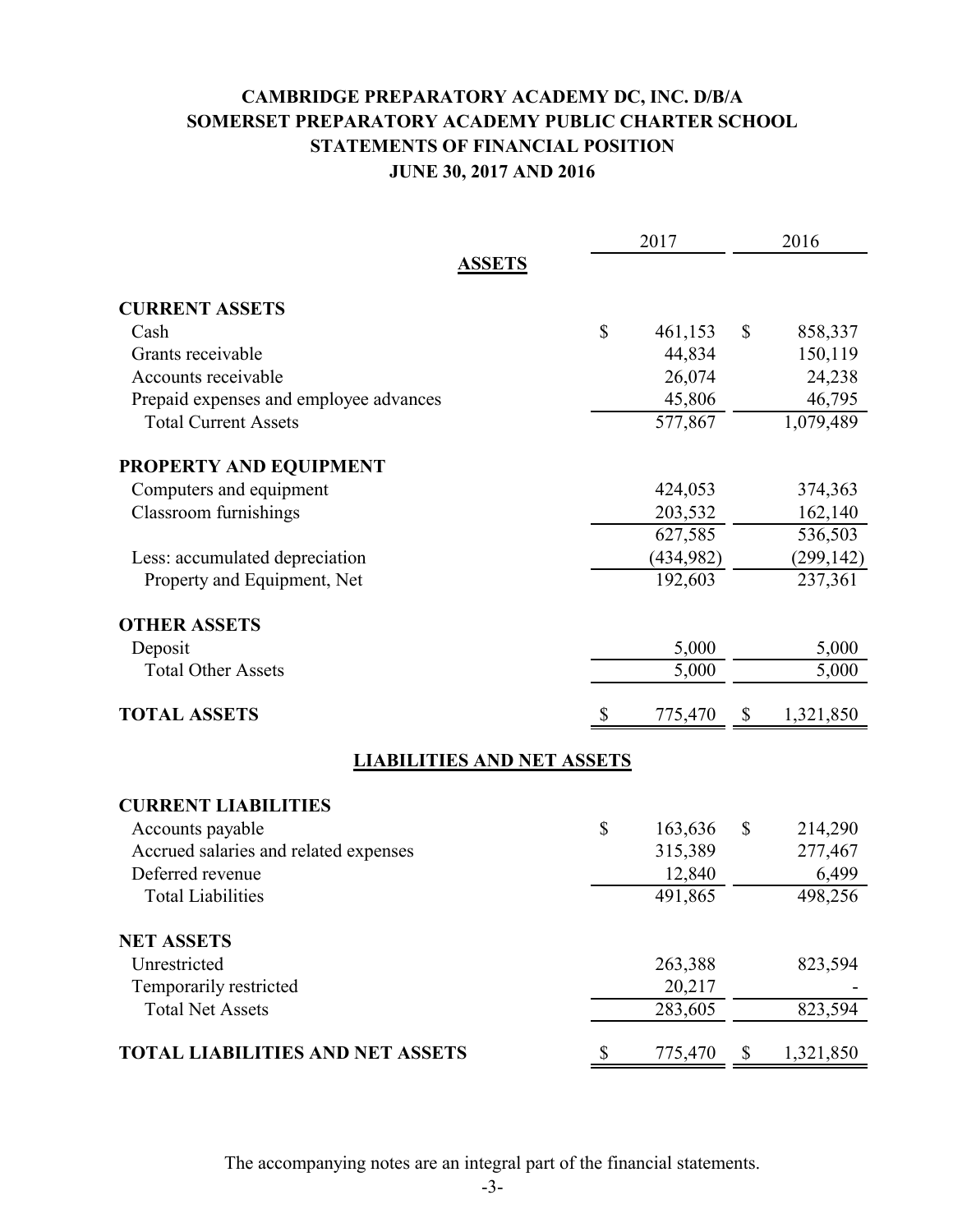# **CAMBRIDGE PREPARATORY ACADEMY DC, INC. D/B/A SOMERSET PREPARATORY ACADEMY PUBLIC CHARTER SCHOOL STATEMENT OF ACTIVITIES YEAR ENDED JUNE 30, 2017**

|                                      | Temporarily<br>Restricted<br>Unrestricted |              |        |    | Total     |  |
|--------------------------------------|-------------------------------------------|--------------|--------|----|-----------|--|
| <b>REVENUE AND SUPPORT</b>           |                                           |              |        |    |           |  |
| Per pupil appropriations             | \$<br>5,253,210                           | $\mathbb{S}$ |        | \$ | 5,253,210 |  |
| Per pupil facilities allowance       | 1,012,176                                 |              |        |    | 1,012,176 |  |
| Federal entitlements and grants      | 491,290                                   |              |        |    | 491,290   |  |
| Other grants and contributions       | 22,695                                    |              | 20,217 |    | 42,912    |  |
| <b>Activity fees</b>                 | 27,737                                    |              |        |    | 27,737    |  |
| Other income                         | 123,931                                   |              |        |    | 123,931   |  |
| <b>Total Revenue and Support</b>     | 6,931,039                                 |              | 20,217 |    | 6,951,256 |  |
| <b>EXPENSES</b>                      |                                           |              |        |    |           |  |
| Programs - educational services      | 5,927,596                                 |              |        |    | 5,927,596 |  |
| General and administrative services  | 1,563,649                                 |              |        |    | 1,563,649 |  |
| <b>Total Expenses</b>                | $\overline{7,491,245}$                    |              |        |    | 7,491,245 |  |
| <b>CHANGE IN NET ASSETS</b>          | (560, 206)                                |              | 20,217 |    | (539,989) |  |
| <b>NET ASSETS, beginning of year</b> | 823,594                                   |              |        |    | 823,594   |  |
| NET ASSETS, end of year              | 263,388                                   |              | 20,217 |    | 283,605   |  |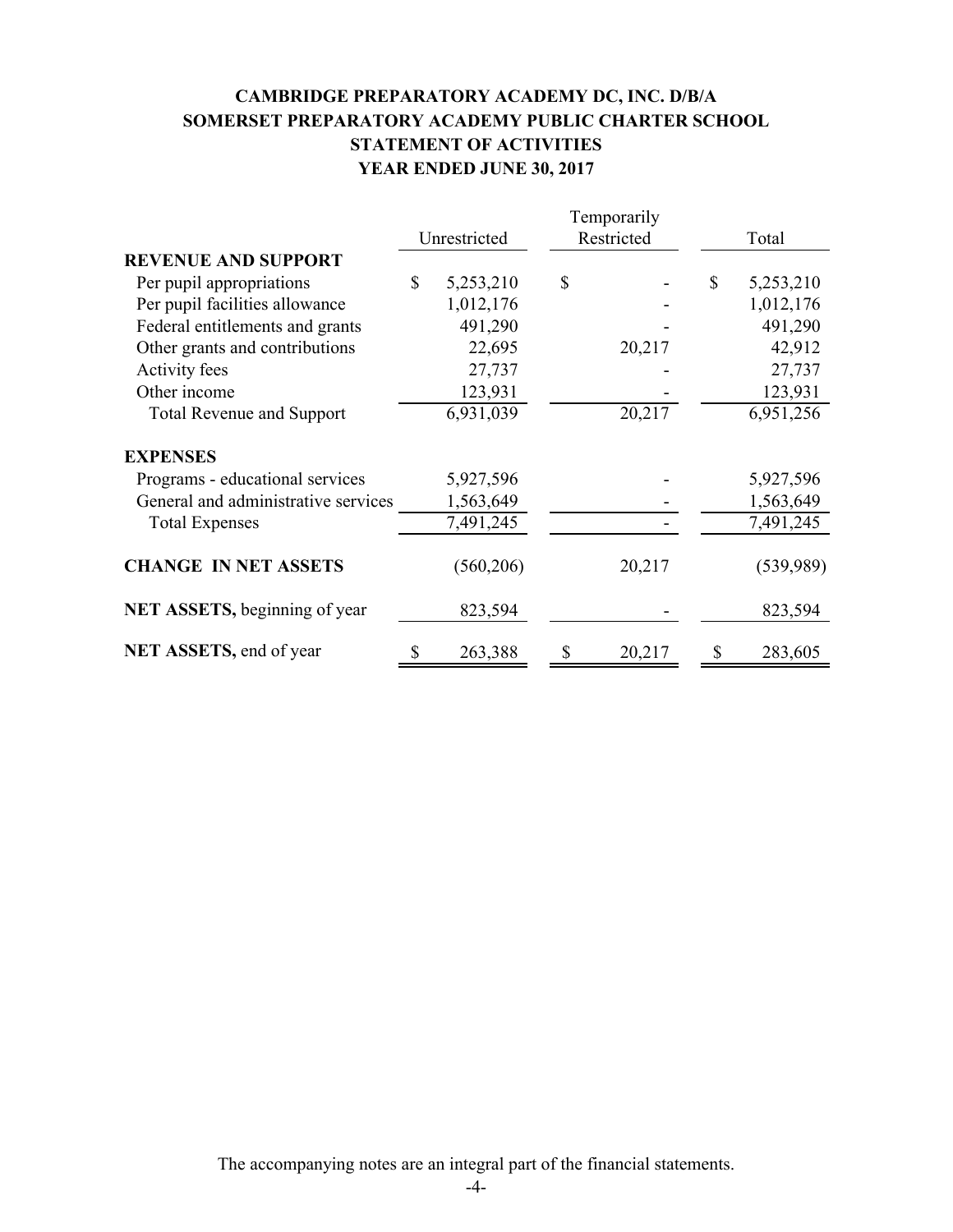# **CAMBRIDGE PREPARATORY ACADEMY DC, INC. D/B/A YEAR ENDED JUNE 30, 2016 STATEMENT OF ACTIVITIES SOMERSET PREPARATORY ACADEMY PUBLIC CHARTER SCHOOL**

# **UNRESTRICTED REVENUE AND SUPPORT**

| Per pupil appropriations             | \$<br>4,640,417 |
|--------------------------------------|-----------------|
| Per pupil facilities allowance       | 865,348         |
| Federal entitlements and grants      | 450,923         |
| Other grants and contributions       | 46,098          |
| Activity fees                        | 24,791          |
| Other income                         | 32,284          |
| <b>Total Revenue and Support</b>     | 6,059,861       |
| <b>EXPENSES</b>                      |                 |
| Programs - educational services      | 4,738,915       |
| General and administrative services  | 1,206,606       |
| <b>Total Expenses</b>                | 5,945,521       |
| <b>CHANGE IN NET ASSETS</b>          | 114,340         |
| <b>NET ASSETS, beginning of year</b> | 709,254         |
| NET ASSETS, end of year              | 823,594         |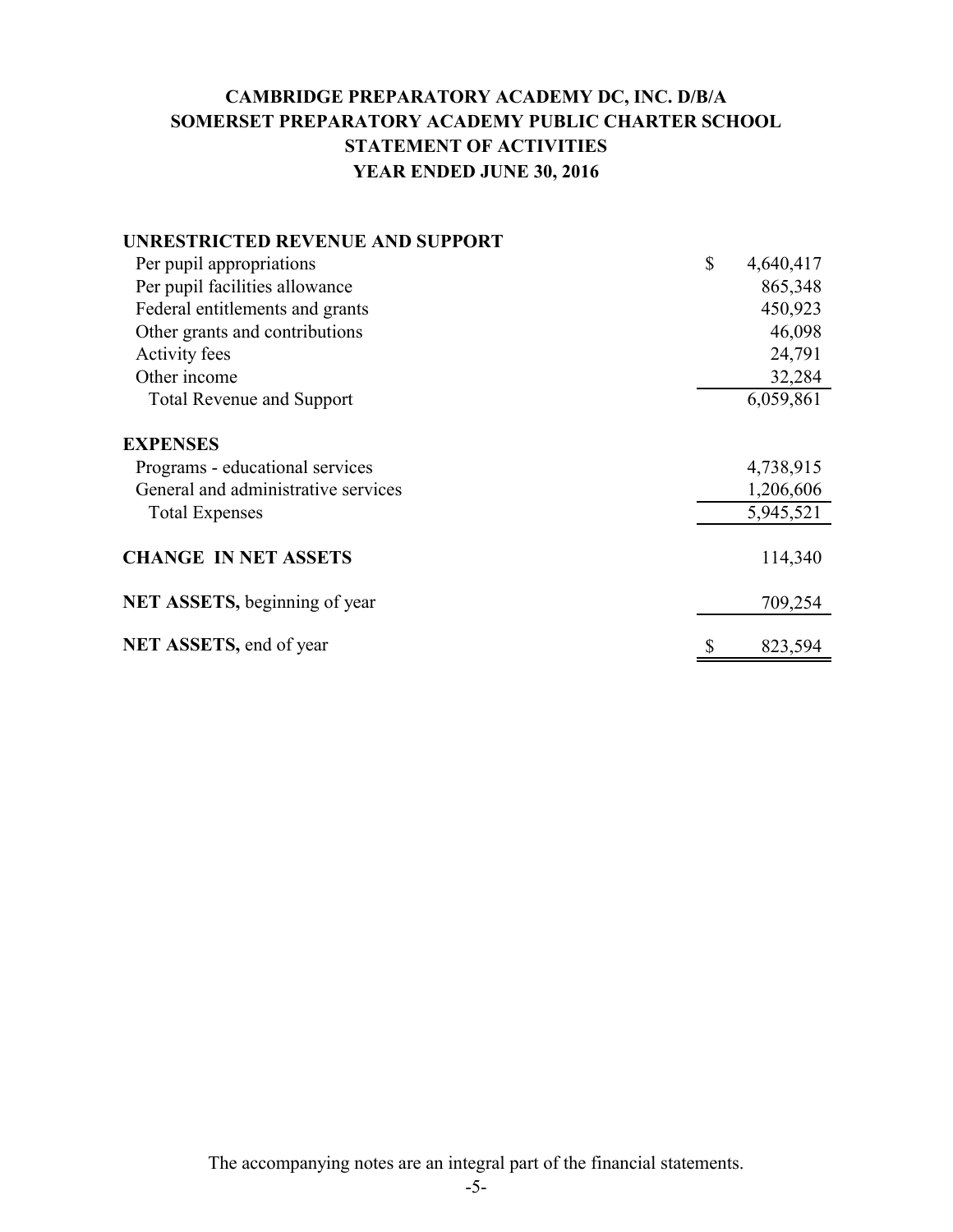#### **SOMERSET PREPARATORY ACADEMY PUBLIC CHARTER SCHOOL STATEMENT OF FUNCTIONAL EXPENSES YEAR ENDED JUNE 30, 2017 CAMBRIDGE PREPARATORY ACADEMY DC, INC. D/B/A**

|                                   | General and<br>Program -<br>Administrative<br>Educational<br>Services<br>Services |           |    | Total     |    |           |
|-----------------------------------|-----------------------------------------------------------------------------------|-----------|----|-----------|----|-----------|
| <b>Personnel Costs</b>            |                                                                                   |           |    |           |    |           |
| Salaries                          | \$                                                                                | 3,241,921 | \$ | 804,871   | \$ | 4,046,792 |
| Employee benefits                 |                                                                                   | 150,166   |    | 37,394    |    | 187,560   |
| Payroll taxes                     |                                                                                   | 270,817   |    | 67,438    |    | 338,255   |
| Professional development          |                                                                                   | 120,934   |    | 15,552    |    | 136,486   |
| <b>Total Personnel Costs</b>      |                                                                                   | 3,783,838 |    | 925,255   |    | 4,709,093 |
| <b>Direct Student Costs</b>       |                                                                                   |           |    |           |    |           |
| Supplies and materials            |                                                                                   | 143,619   |    |           |    | 143,619   |
| Assessment materials              |                                                                                   | 81,688    |    |           |    | 81,688    |
| Food service                      |                                                                                   | 157,119   |    |           |    | 157,119   |
| Contracted instruction fees       |                                                                                   | 439,075   |    | 7,852     |    | 446,927   |
| Student uniforms                  |                                                                                   | 123,534   |    |           |    | 123,534   |
| Other student costs               |                                                                                   | 74,450    |    |           |    | 74,450    |
| <b>Total Direct Student Costs</b> |                                                                                   | 1,019,485 |    | 7,852     |    | 1,027,337 |
| <b>Occupancy Expenses</b>         |                                                                                   |           |    |           |    |           |
| Rent                              |                                                                                   | 809,741   |    | 202,435   |    | 1,012,176 |
| Maintenance and repairs           |                                                                                   | 24,326    |    | 6,081     |    | 30,407    |
| <b>Total Occupancy Expenses</b>   |                                                                                   | 834,067   |    | 208,516   |    | 1,042,583 |
| <b>Office Expenses</b>            |                                                                                   |           |    |           |    |           |
| Office supplies and materials     |                                                                                   | 93,670    |    | 23,418    |    | 117,088   |
| Equipment rental                  |                                                                                   | 20,910    |    | 5,227     |    | 26,137    |
| Telecommunications                |                                                                                   | 33,010    |    | 8,253     |    | 41,263    |
| Printing and copying              |                                                                                   | 3,185     |    | 796       |    | 3,981     |
| Postage and shipping              |                                                                                   | 1,650     |    | 412       |    | 2,062     |
| <b>Total Office Expenses</b>      |                                                                                   | 152,425   |    | 38,106    |    | 190,531   |
| <b>General Expenses</b>           |                                                                                   |           |    |           |    |           |
| Insurance                         |                                                                                   | 17,603    |    | 4,401     |    | 22,004    |
| Depreciation                      |                                                                                   | 108,671   |    | 27,168    |    | 135,839   |
| Accounting                        |                                                                                   |           |    | 20,565    |    | 20,565    |
| Legal                             |                                                                                   |           |    | 35,209    |    | 35,209    |
| Authorizer fee                    |                                                                                   |           |    | 69,300    |    | 69,300    |
| Support service fees              |                                                                                   |           |    | 194,400   |    | 194,400   |
| Affiliation fee                   |                                                                                   |           |    | 30,000    |    | 30,000    |
| Computer support fees             |                                                                                   | 4,687     |    | 1,172     |    | 5,859     |
| Memberships and subscriptions     |                                                                                   | 6,820     |    | 1,705     |    | 8,525     |
| <b>Total General Expenses</b>     |                                                                                   | 137,781   |    | 383,920   |    | 521,701   |
| <b>Total Expenses</b>             | \$                                                                                | 5,927,596 | \$ | 1,563,649 | \$ | 7,491,245 |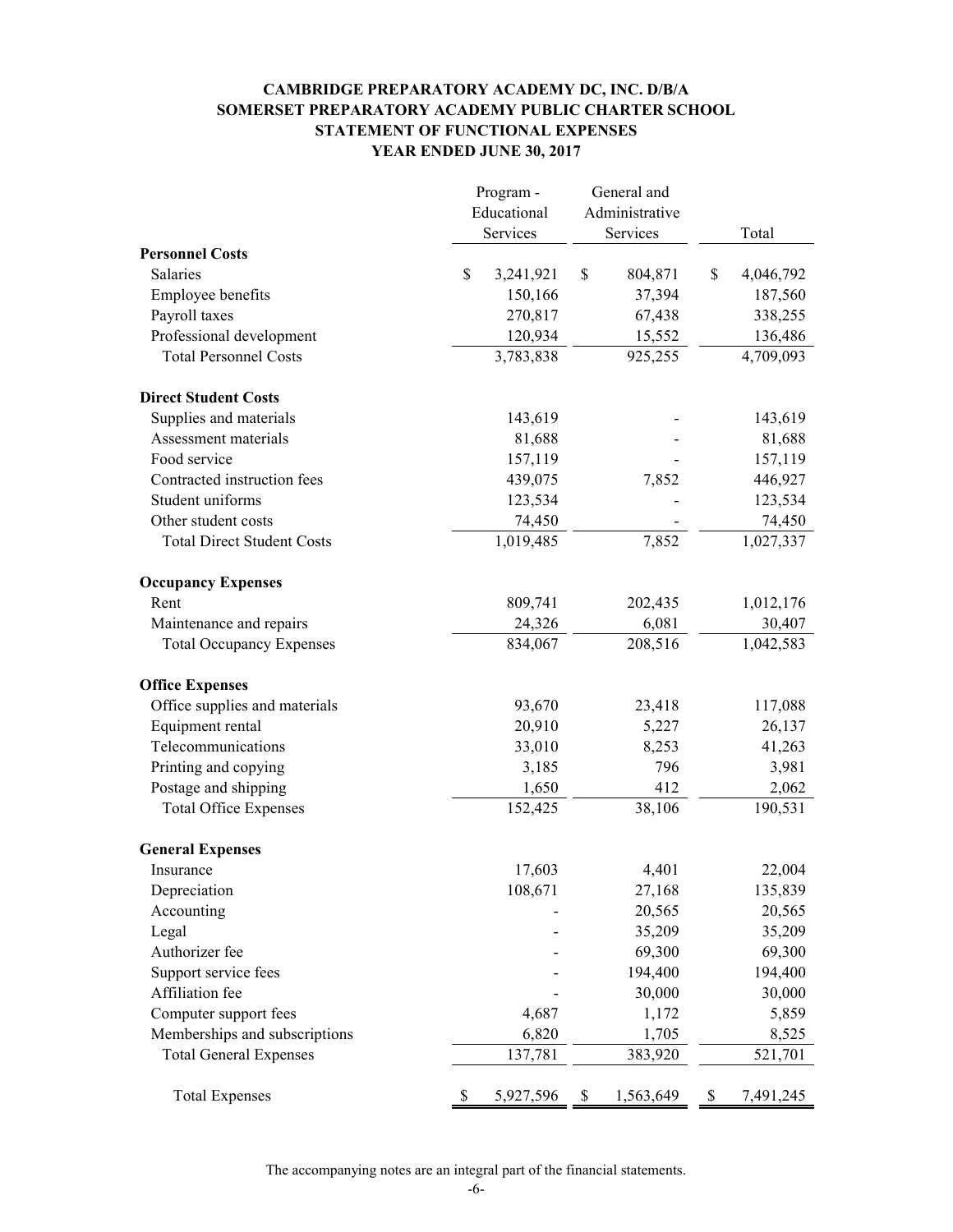# **CAMBRIDGE PREPARATORY ACADEMY DC, INC. D/B/A SOMERSET PREPARATORY ACADEMY PUBLIC CHARTER SCHOOL STATEMENT OF FUNCTIONAL EXPENSES YEAR ENDED JUNE 30, 2016**

|                                   | Program -<br>Educational<br>Services | General and<br>Administrative<br>Services |           |              | Total     |  |
|-----------------------------------|--------------------------------------|-------------------------------------------|-----------|--------------|-----------|--|
| <b>Personnel Costs</b>            |                                      |                                           |           |              |           |  |
| Salaries                          | \$<br>2,747,189                      | \$                                        | 570,892   | $\mathbb{S}$ | 3,318,081 |  |
| <b>Employee benefits</b>          | 71,888                               |                                           | 14,939    |              | 86,827    |  |
| Payroll taxes                     | 222,471                              |                                           | 46,232    |              | 268,703   |  |
| Professional development          | 94,502                               |                                           | 2,772     |              | 97,274    |  |
| <b>Total Personnel Costs</b>      | 3,136,050                            |                                           | 634,835   |              | 3,770,885 |  |
| <b>Direct Student Costs</b>       |                                      |                                           |           |              |           |  |
| Supplies and materials            | 153,956                              |                                           |           |              | 153,956   |  |
| Food service                      | 153,121                              |                                           |           |              | 153,121   |  |
| Library and media center          | 27,943                               |                                           |           |              | 27,943    |  |
| Contracted instruction fees       | 289,216                              |                                           |           |              | 289,216   |  |
| Student uniforms                  | 41,883                               |                                           |           |              | 41,883    |  |
| Other student costs               | 54,704                               |                                           |           |              | 54,704    |  |
| <b>Total Direct Student Costs</b> | 720,823                              |                                           |           |              | 720,823   |  |
| <b>Occupancy Expenses</b>         |                                      |                                           |           |              |           |  |
| Rent                              | 627,549                              |                                           | 156,887   |              | 784,436   |  |
| Maintenance and repairs           | 21,123                               |                                           | 5,281     |              | 26,404    |  |
| Contracted building services      | 4,254                                |                                           | 1,064     |              | 5,318     |  |
| <b>Total Occupancy Expenses</b>   | 652,926                              |                                           | 163,232   |              | 816,158   |  |
| <b>Office Expenses</b>            |                                      |                                           |           |              |           |  |
| Office supplies and materials     | 43,240                               |                                           | 10,810    |              | 54,050    |  |
| Equipment rental                  | 17,302                               |                                           | 4,326     |              | 21,628    |  |
| Telecommunications                | 29,730                               |                                           | 7,433     |              | 37,163    |  |
| Printing and copying              | 1,486                                |                                           | 372       |              | 1,858     |  |
| Postage and shipping              | 566                                  |                                           | 142       |              | 708       |  |
| <b>Total Office Expenses</b>      | 92,324                               |                                           | 23,083    |              | 115,407   |  |
| <b>General Expenses</b>           |                                      |                                           |           |              |           |  |
| Insurance                         | 17,000                               |                                           | 4,250     |              | 21,250    |  |
| Depreciation                      | 117,808                              |                                           | 29,452    |              | 147,260   |  |
| Accounting                        |                                      |                                           | 19,704    |              | 19,704    |  |
| Legal                             |                                      |                                           | 72,324    |              | 72,324    |  |
| Authorizer fee                    |                                      |                                           | 63,030    |              | 63,030    |  |
| Support service fees              |                                      |                                           | 166,200   |              | 166,200   |  |
| Affiliation fee                   |                                      |                                           | 30,000    |              | 30,000    |  |
| Memberships and subscriptions     | 1,984                                |                                           | 496       |              | 2,480     |  |
| <b>Total General Expenses</b>     | 136,792                              |                                           | 385,456   |              | 522,248   |  |
| <b>Total Expenses</b>             | \$<br>4,738,915                      | \$                                        | 1,206,606 | \$           | 5,945,521 |  |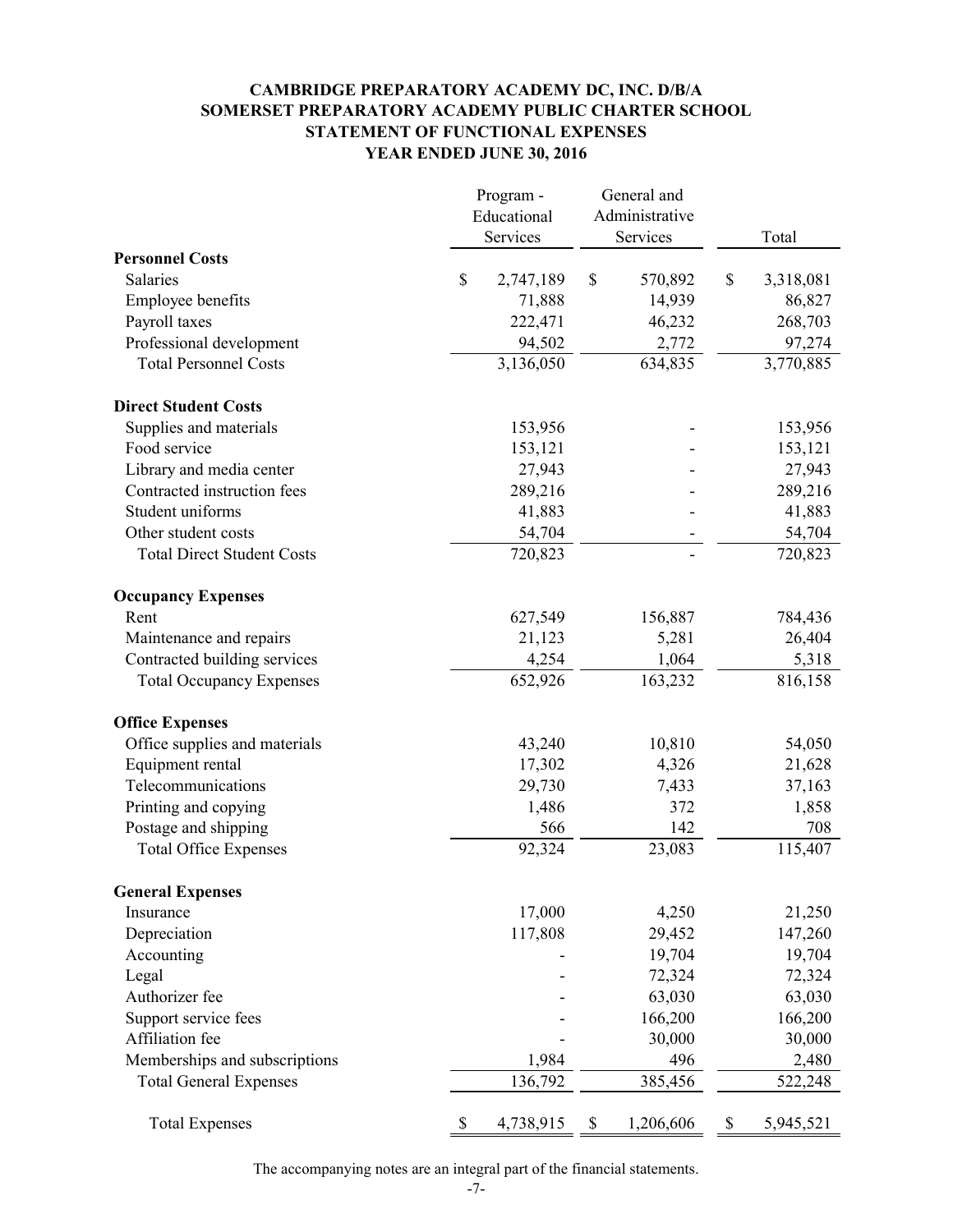# **SOMERSET PREPARATORY ACADEMY PUBLIC CHARTER SCHOOL STATEMENTS OF CASH FLOWS YEARS ENDED JUNE 30, 2017 AND 2016 CAMBRIDGE PREPARATORY ACADEMY DC, INC. D/B/A**

|                                                                                                       | 2017 |            |               | 2016      |  |
|-------------------------------------------------------------------------------------------------------|------|------------|---------------|-----------|--|
| <b>CASH FLOWS FROM OPERATING ACTIVITIES</b>                                                           |      |            |               |           |  |
| Change in net assets                                                                                  | \$   | (539,989)  | <sup>\$</sup> | 114,340   |  |
| Adjustments to reconcile change in net assets to cash<br>provided by (used for) operating activities: |      |            |               |           |  |
| Depreciation                                                                                          |      | 135,839    |               | 147,260   |  |
| (Increase) decrease in assets:                                                                        |      |            |               |           |  |
| Grants receivable                                                                                     |      | 105,285    |               | (71, 372) |  |
| Accounts receivable                                                                                   |      | (1, 836)   |               | 68,444    |  |
| Prepaid expenses and employee advances                                                                |      | 989        |               | (8,521)   |  |
| Increase (decrease) in liabilities:                                                                   |      |            |               |           |  |
| Accounts payable                                                                                      |      | (50, 654)  |               | 58,868    |  |
| Accrued salaries and related expenses                                                                 |      | 37,922     |               | 87,269    |  |
| Deferred revenue                                                                                      |      | 6,341      |               | 6,499     |  |
| Cash (Used for) Provided by Operating Activities                                                      |      | (306, 103) |               | 402,787   |  |
| <b>CASH FLOWS FROM INVESTING ACTIVITIES</b>                                                           |      |            |               |           |  |
| Purchase of property and equipment                                                                    |      | (91,081)   |               | (46, 478) |  |
| Cash Used for Investing Activities                                                                    |      | (91,081)   |               | (46, 478) |  |
| <b>NET CHANGE IN CASH</b>                                                                             |      | (397, 184) |               | 356,309   |  |
| CASH, beginning of year                                                                               |      | 858,337    |               | 502,028   |  |
| CASH, end of year                                                                                     |      | 461,153    |               | 858,337   |  |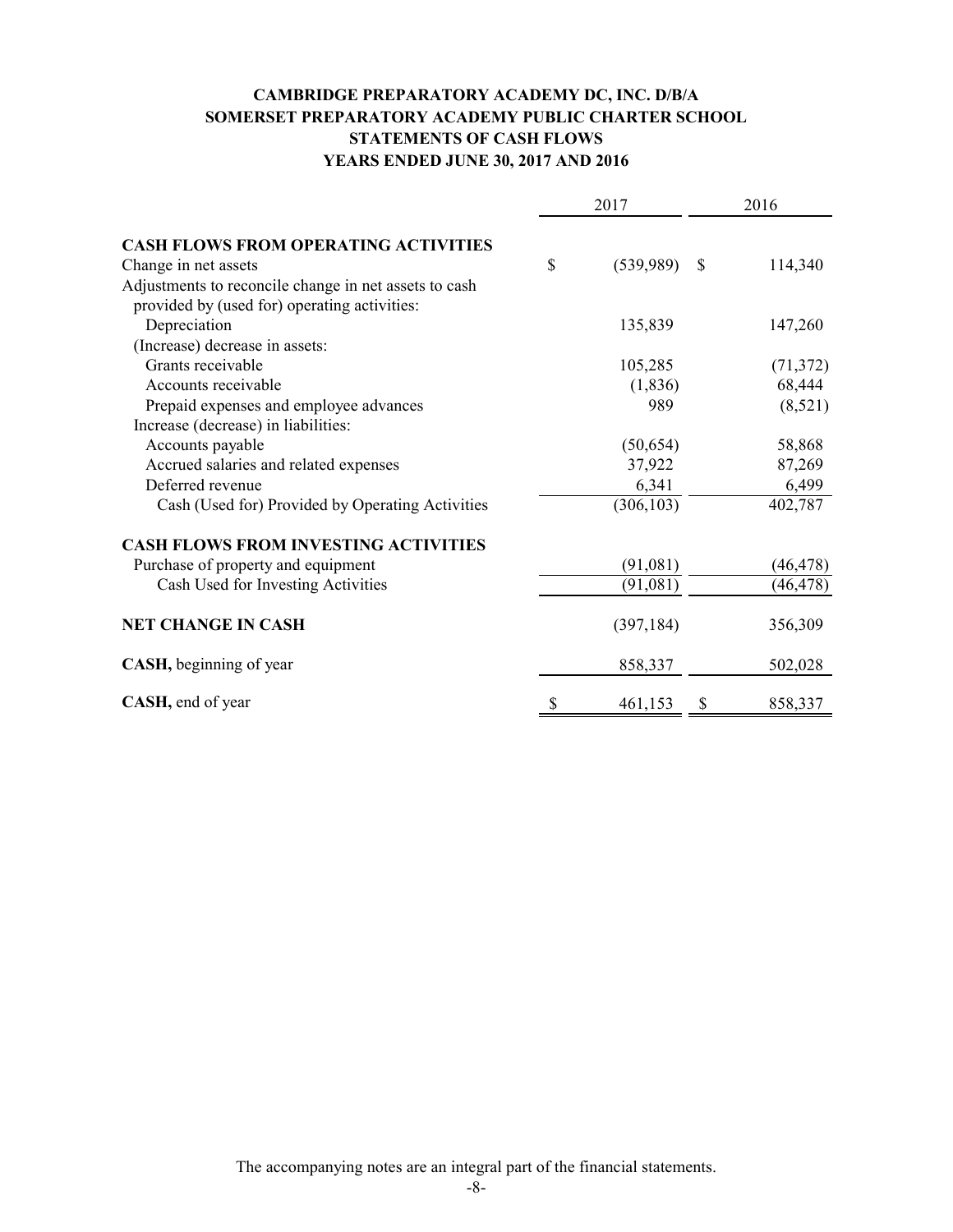# **NOTE A – ORGANIZATION AND PURPOSE**

Cambridge Preparatory Academy DC, Inc. d/b/a, Somerset Preparatory Academy Public Charter School (the "School") is a not-for-profit organization, incorporated in the District of Columbia in 2011. The School is an affiliate of the Somerset Academy Inc., a Florida based charter school organization. The School was approved by the District of Columbia Public Charter School Board to operate a charter school in the District of Columbia. The charter agreement, dated July 1, 2013, shall continue for a term of 15 years unless renewed, revoked, or terminated in accordance with Sections 38-1802.12 and 1802.13 of the Act and Section 9 as outlined in the agreement.

The School's mission is to promote a culture that maximizes student achievement and fosters the development of responsible, self-directed life-long learners in a safe and enriching environment. This is achieved by a rigorous academic environment focused on the fundamentals of leadership development, enhanced personal responsibility, and community involvement. For school years 2017-2016 and 2016- 2015, the School served grades 6-11 and 6-10, respectively.

# **NOTE B – SUMMARY OF SIGNIFICANT ACCOUNTING POLICIES**

### Basis of Accounting

The School's financial statements are prepared on the accrual basis of accounting. Therefore, revenue and related assets are recognized when earned and expenses and related liabilities are recognized as the obligations are incurred.

### Basis of Presentation

Financial statement presentation follows Financial Accounting Standards Board (FASB) Accounting Standards Codification ("ASC") Topic Not-for-Profit Entities. In accordance with the topic, the School is required to report information regarding its financial position and activities according to three classes of net assets. Accordingly, the net assets of the School and changes therein are classified and reported as follows:

*Unrestricted Net Assets* **-** Net assets not subject to donor-imposed stipulations

*Temporarily restricted net assets* **-** Net assets subject to donor-imposed stipulations that may or will be met by either actions of the School and/or the passage of time.

*Permanently restricted net assets* **-** Net assets subject to donor-imposed stipulations that may be maintained permanently by the School. There were no permanently restricted net assets as of June 30, 2017 and 2016.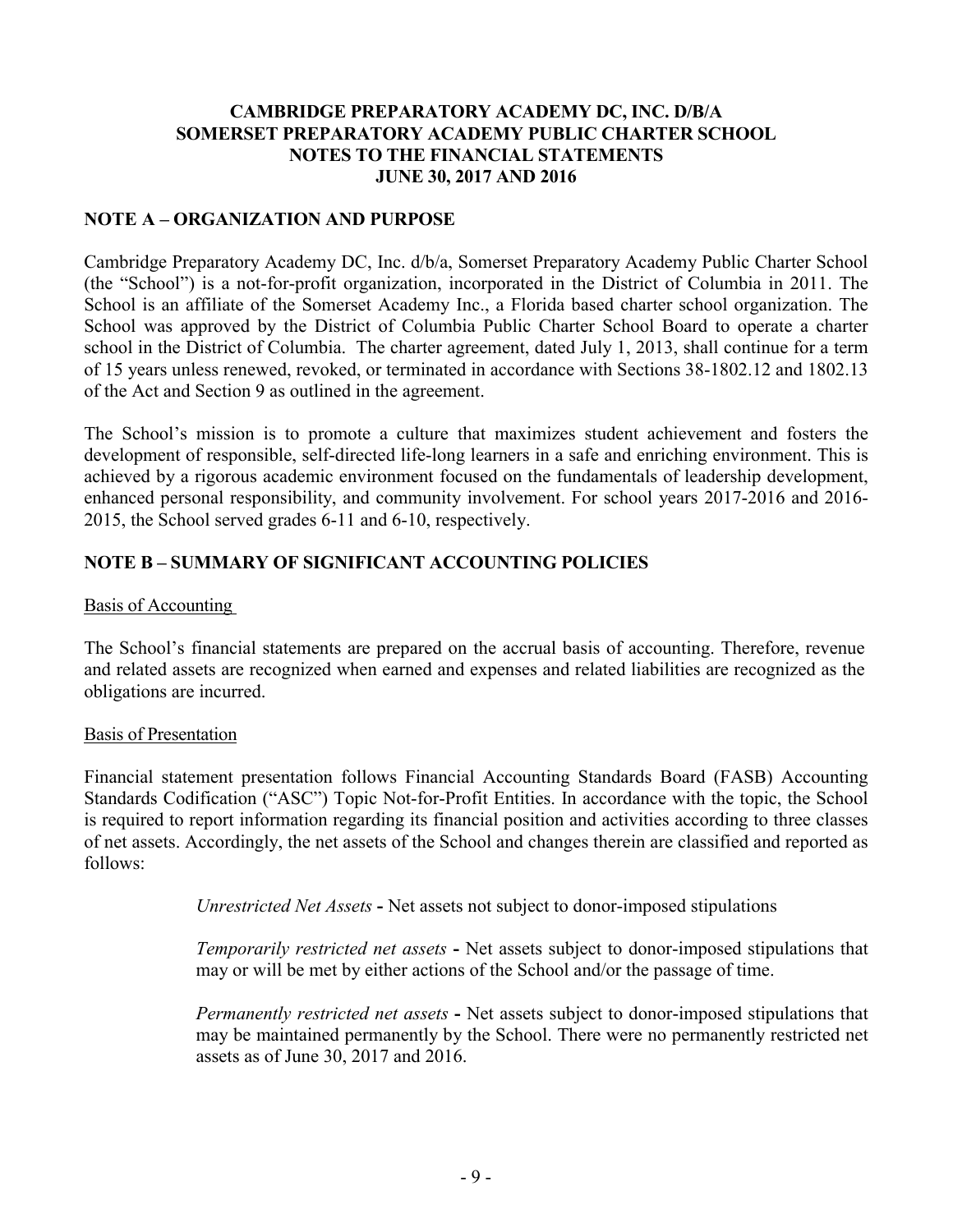## **NOTE B – SUMMARY OF SIGNIFICANT ACCOUNTING POLICIES** - continued

### Cash

Cash reported on the statement of financial position includes \$30,000 of compensating balances required by the School's financial institution in accordance with the School's credit card terms.

### Grants and Accounts Receivable

Grants and accounts receivable consist of unsecured amounts due from public funding sources whose ability to pay are subject to appropriation. The School performs ongoing credit evaluations of its funding sources and generally does not require collateral. Accounts receivable are reported net of the allowance for doubtful accounts, if any. The allowance, if any, is estimated based on historical collection trends, the age of outstanding receivable and existing economic conditions. If actual experience changes, revisions to the allowance may be necessary. Due to the nature of funding from the federal government and the District of Columbia, management believes that all receivables will be collected. Therefore, no allowance for doubtful accounts has been recorded.

### Employee Advances

The School provides employee advances to staff that are approved by management. The advances are deducted from the employees' future salary payments per pay period until paid in full or at date of termination, if terminated before advance is paid in full.

#### Property and Equipment

Property and equipment are carried at cost or, if donated, at the approximate fair value at the date of donation. The School capitalizes all expenditures for property and equipment over \$1,000. Depreciation is computed, using the straight-line method over the useful lives of the assets which range from three to seven years. When assets are sold or otherwise disposed of the asset and related accumulated depreciation are removed from the accounts and any remaining gain or loss is included in operations. Repairs and maintenance are expensed as incurred. Depreciation expense for the years ended June 30, 2017 and 2016, totaled \$135,839 and \$147,260, respectively.

### Contributions and Grants

Contributions received are recorded as increases in unrestricted, temporarily restricted or permanently restricted net assets, depending on the existence and/or nature of any donor restrictions. When a restriction expires (that is, when a stipulated time restriction ends or the purpose of the restriction is accomplished), temporarily restricted net assets are reclassified to unrestricted net assets and reported in the statements of activities as net assets released from restrictions. When restrictions are met within the same year as restricted funds are contributed, they are classified as unrestricted contributions.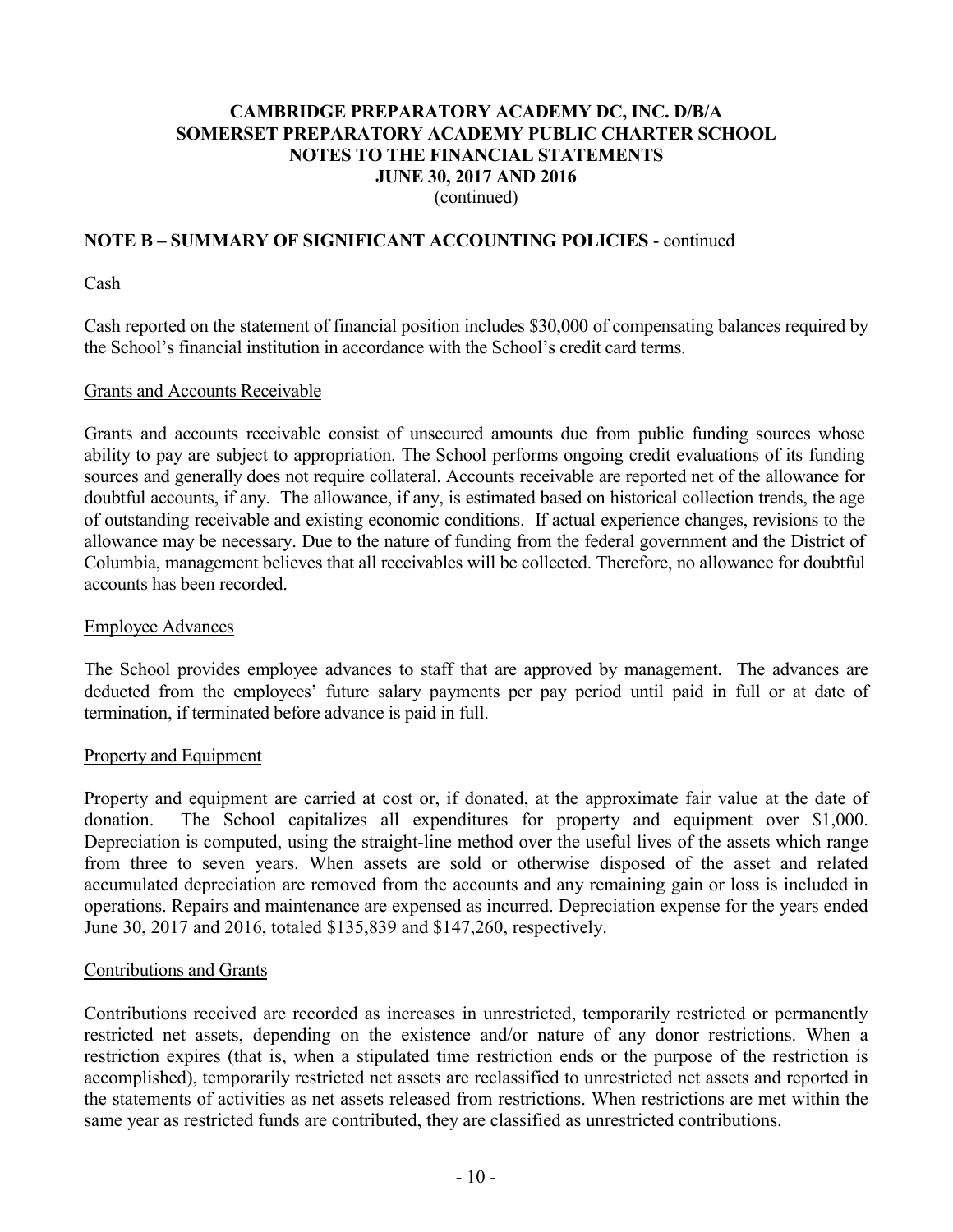## **NOTE B – SUMMARY OF SIGNIFICANT ACCOUNTING POLICIES** - continued

#### Contributions and Grants (continued)

Grant revenues are received primarily from the District of Columbia government. The grants are subject to audit by the grantor agencies. Such audits could result in a request for reimbursement by the agency for expenditures disallowed under the terms and conditions of the appropriate grantor. No provision for possible adjustment has been made in the accompanying financial statements because, in the opinion of management, such adjustment, if any, would not have a material effect on the financial statements.

#### Revenue Recognition

The School receives a student allocation on a per pupil basis from the District of Columbia to cover the cost of academic expenses. Per pupil appropriated revenue is recognized during the period for which the associated education services are provided. Per pupil appropriations include \$1,706,693 and \$1,705,111 for enhancements, such as special education, at-risk students, and English language learners, for the years ended June 30, 2017 and 2016, respectively.

Activity fees are recognized at the time of the activity. Activity fees are amounts collected from students from, but not restricted to, field trips, camps and other school related activities.

#### Functional Expenses

The costs of providing the School's various programs and supporting services have been summarized on a functional basis in the accompanying statements of activities. Accordingly, certain costs have been allocated among the programs, fundraising and supporting services benefited.

#### Reclassifications

Certain amounts for the year ended June 30, 2016 have been reclassified to conform to the current year presentation. The reclassification had no effect on the previously reported net assets or change in net assets.

#### Use of Estimates

The preparation of the financial statements in accordance with U.S. generally accepted accounting principles requires management to make estimates and assumptions that affect certain reported amounts of assets and liabilities and disclosure of contingent assets and liabilities at the date of the financial statements and reported amounts of revenues and expenses during the reporting period. Actual results could differ from those estimates.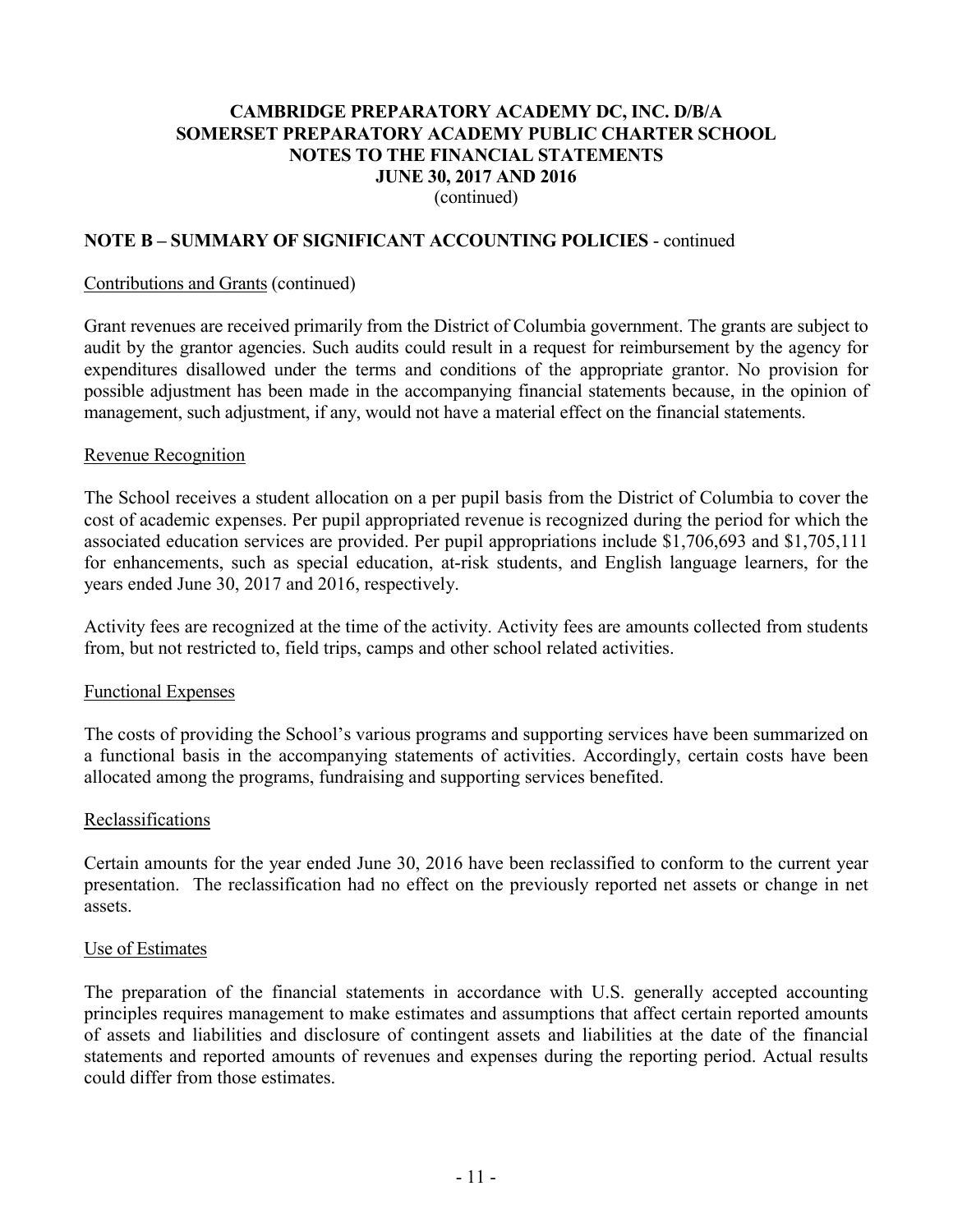#### **NOTE C – INCOME TAXES**

The School is exempt from federal income taxes on related income under Section  $501(c)(3)$  of the Internal Revenue Code. In addition, the School is classified as an entity that is not a private foundation under Section 509(a)(1).

The School has adopted the accounting of uncertainty in income taxes as required by the *Income Taxes* topic of the FASB ASC. The topic requires the School to determine whether a tax position is more likely than not to be sustained upon examination by the applicable taxing authority, including resolution of any related appeals or litigation processes, based on the technical merits of the position. The tax benefit to be recognized is measured as the largest amount of benefit that is more than fifty percent likely of being realized upon ultimate settlement which could result in the School recording a tax liability that would reduce its net assets.

The School has analyzed its tax positions, and has concluded that no liability for unrecognized tax benefits are expected be recorded related to any uncertain tax positions taken on returns filed for open tax years (2013-2015), or expected to be taken in its 2016 information return. The School is not aware of any tax positions for which it believes that there is a reasonable possibility that the total amounts of unrecognized tax benefits will change materially in the next twelve months.

### **NOTE D – COMMITMENTS**

Effective July 2013, the School entered into a one year sublease agreement with the Charter School Incubator Initiative, a District of Columbia nonprofit corporation, to use the property located at 3301 Wheeler Road, S.E. The property is leased by the Charter School Incubator Initiative from the District of Columbia. In accordance with the sublease agreement, the School pays the Charter School Incubator rent equal to ninety percent of an amount equivalent to the number of students enrolled on each census date (being every October, commencing October, 2013 and extended to June 30, 2016) multiplied by the per pupil facilities allowance received by the School from the District of Columbia. Utilities are provided by the Charter School Incubator Initiative at no additional cost to the School. This agreement was terminated on June 30, 2016. For the year ended June 30, 2016, rent expense totaled \$784,436.

On November 30, 2016, the School entered into a new lease agreement with the Charter School Incubator Initiative, effective July 1, 2016, for use of the School's facility located at 3301 Wheeler Road, S.E. The terms of the agreement will continue until June 30, 2021 and may be extended for up to three additional terms of five years each. This use agreement is subject to and subordinate to the terms of the prime lease between the District of Columbia and with the Charter School Incubator Initiative. In accordance with the use agreement, the School granted a first priority lien on, and security interest in, the School's revenue from federal, state, and local government sources. The agreement is a full service use agreement, thereby covers utilities, building engineering, maintenance and repairs, and related services. The School is to pay with the Charter School Incubator Initiative a usage fee equal to the number of students enrolled with the School multiplied by the per pupil facility allowance, as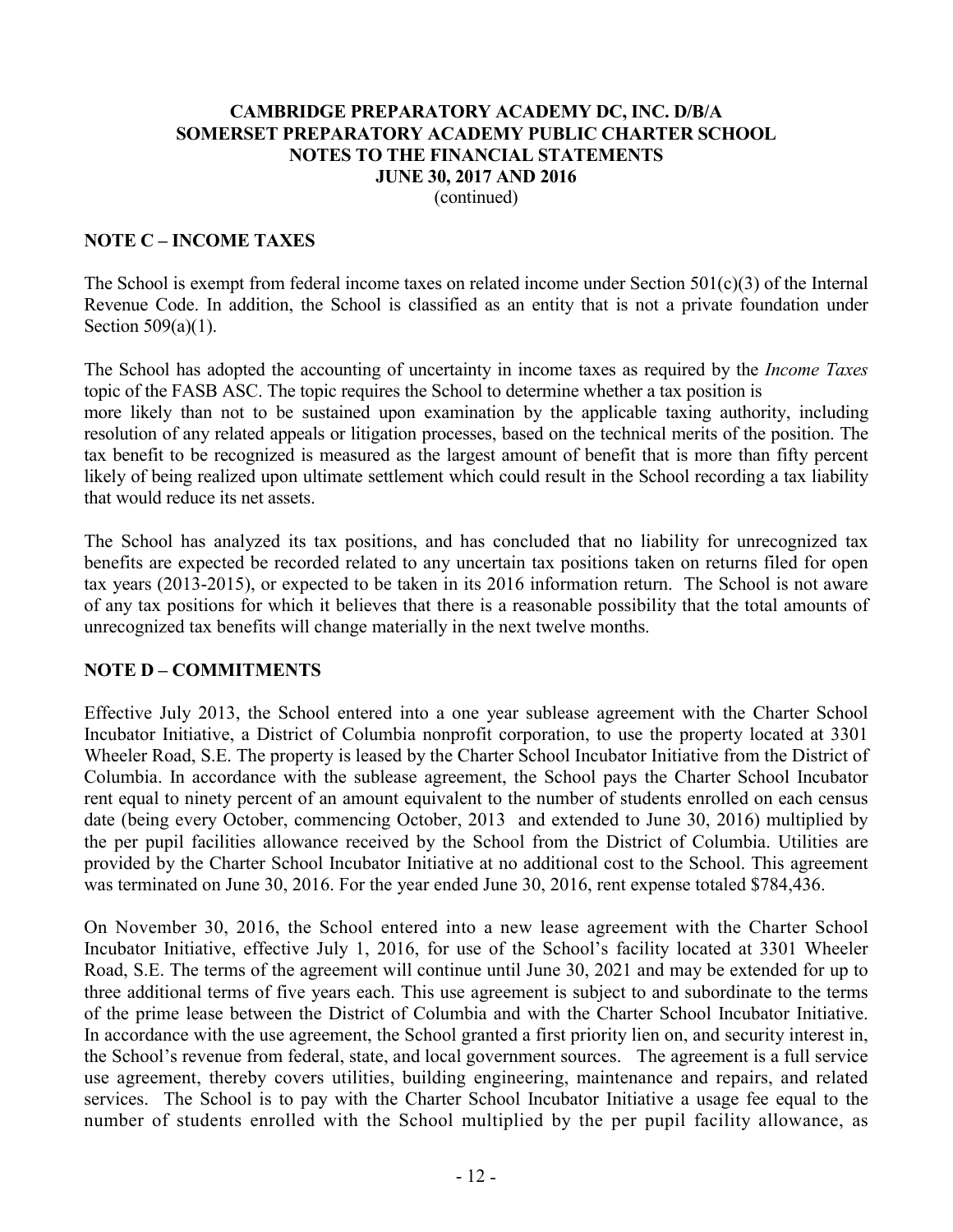# **NOTE D – COMMITMENTS** - continued

determined annually, payable in equal quarterly installments on August 1, November 1, February 1, and May 1. Accordingly, the School cannot reasonably estimate its future minimum payments under the terms of this agreement. For the year ended June 30, 2017 the rent expense totaled \$1,012,176. The School will be reimbursed by the Charter School Incubator Initiative for certain janitorial expenses. For the year ended June 30, 2017, the School recognized approximately \$92,000 for reimbursement of these qualifying expenses as other income in the statement of activities.

# **NOTE E – COMMITMENTS AND CONTINGENT LIABILITIES**

The School receives revenue from government grants and contracts that are subject to inspection and audit by the appropriate funding agency. The purpose of these inspections and audits is to determine whether program funds were used in accordance with their respective guidelines and regulations. The potential exists for disallowance of previously funded program costs. The School is of the opinion that disallowance, if any, arising from such inspection or audits will not have a material effect on the financial statements. The School has no provisions for the possible disallowance of program costs on its financial statements.

### **NOTE F – SUPPORT SERVICES**

In accordance with the support service agreement, the School pays Academica DC, LLC a fee for support services of \$600 per student full time equivalent student per annum. The School also has an affiliation cooperation agreement with Somerset Academy, Inc. for the period July 1, 2013 to June 30, 2016, after which the agreement will be automatically renewed for additional one-year terms. The affiliation agreement allows the School to use the licensed marks of Somerset Academy, Inc. and as its member, comply with all standards of the Somerset Network of schools. For the years ended June 30, 2017 and 2016, the School's support services expense totaled \$224,400 and \$196,200, respectively, that included \$30,000, per year, in affiliation fee.

# **NOTE G – CONCENTRATIONS OF RISK**

The School places its cash with a financial institution which at times, may exceed the Federal Deposit Insurance Corporation's insurance limit of \$250,000. As of June 30, 2017 and 2016, the School had approximately \$237,000 and \$250,000, respectively, of bank balances that exceeded the federally insured limit. The School has neither experienced, not does it anticipate any loss of funds.

The School is supported primarily by local and federal appropriations and grants. For the years ended June 30, 2017 and 2016, 90% and 91%, respectively, of the total revenue was provided by one local government agency. Reduction of this source of support would have a significant impact on the School's programs and activities. Geographical area of clients served is Ward 8 of the District of Columbia.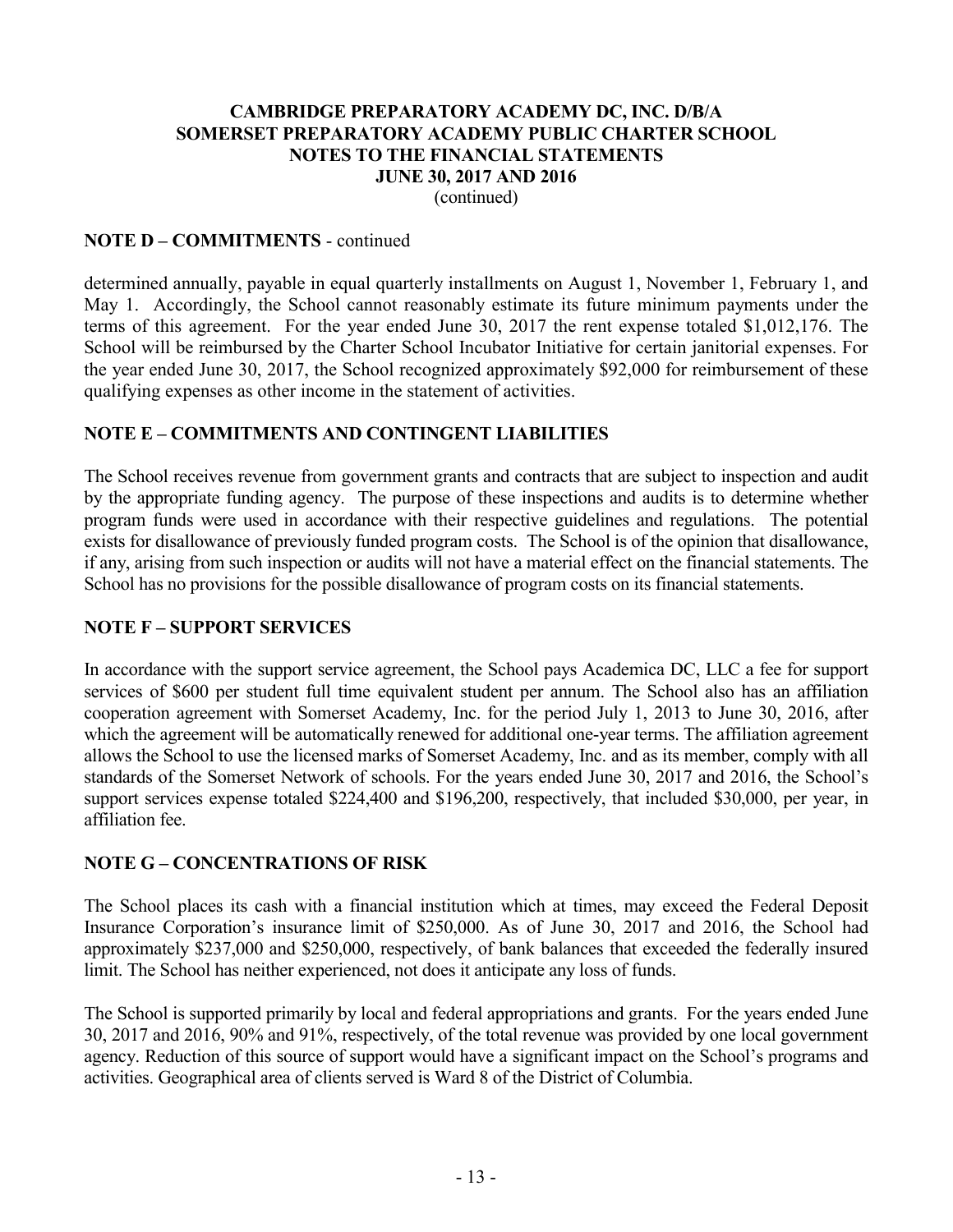### **NOTE H – RELATED PARTY TRANSACTION**

The School sublease facilities from the Charter School Incubator Initiative, a District of Columbia nonprofit corporation, whose director and president is a Board member of the School. The School's corporate policies include a conflict of interest policy that is reviewed and signed annually by the Board members.

#### **NOTE I – RETIREMENT PLAN**

The Somerset Prep 401(K) Savings and Profit Sharing Plan (the "Plan") was effective January 1, 2017. All employees who are at least 21 years of age and completed three month of employment are eligible to participate in the Plan. Employees may make elective deferral from their eligible earnings, up to the amount allowed by the Internal Revenue Code. The School's match is discretionary. For the year ended June 30, 2017, there were no discretionary contributions by the School and the retirement plan expense totaled \$0.

### **NOTE J – TEMPORARILY RESTRICTED NET ASSETS**

As of June 30, 2017, temporarily restricted net assets available for broadcasting program was \$20,217. There were no temporarily restricted net assets as of June 30, 2016.

### **NOTE K – SUBSEQUENT EVENTS**

In preparing these financial statements, the School's management has evaluated events and transaction for potential recognition or disclosure through November 17, 2017, the date the financial statements were available to be issued. There were no additional events or transaction that were discovered during the evaluation that required further recognition or disclosure.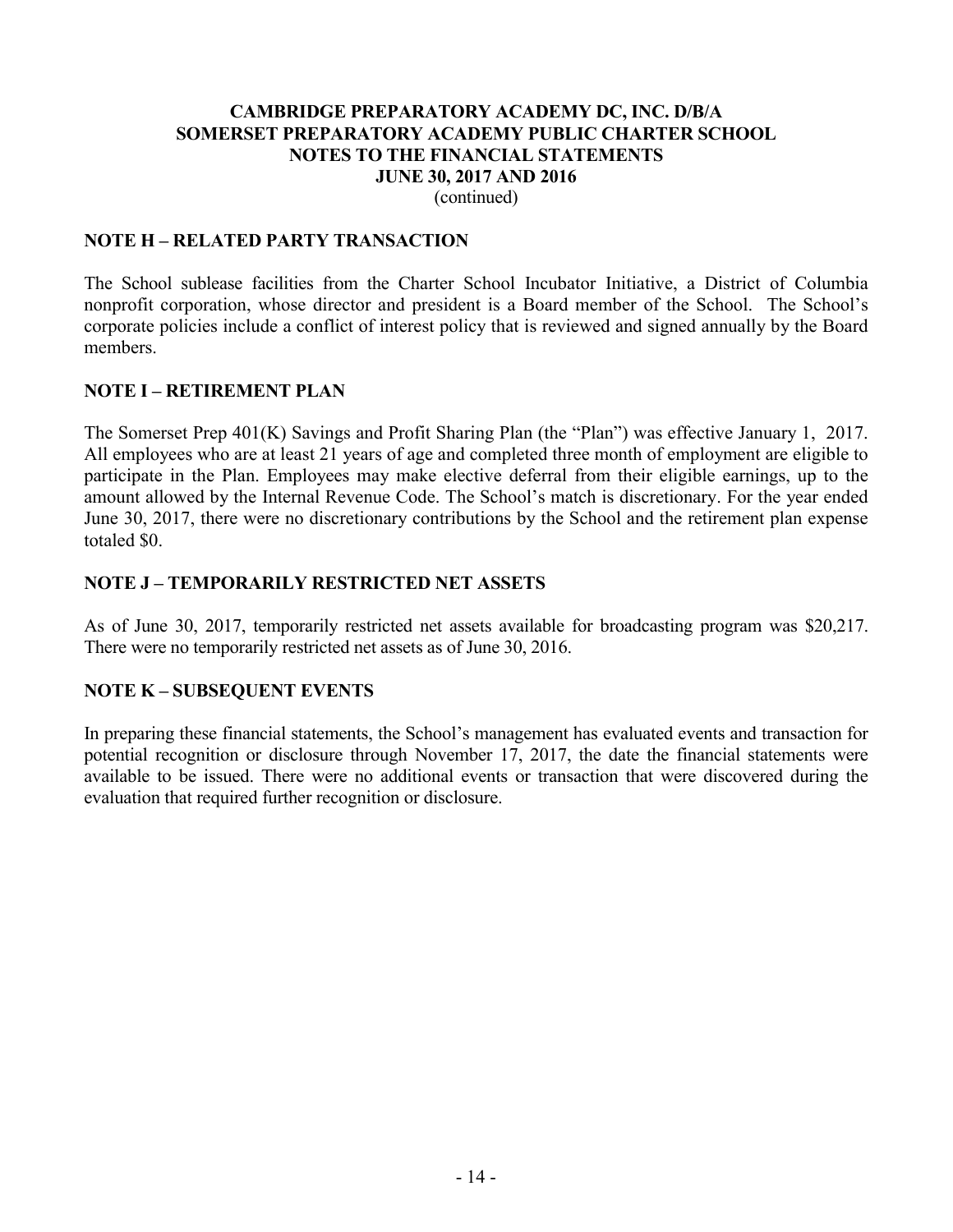

1730 Rhode Island Avenue, NW Suite 800 Washington, DC 20036 (202) 296-3306 Fax: (202) 296-0059

# **Independent Auditor's Report on Internal Control over Financial Reporting and on Compliance and Other Matters Based on an Audit of Financial Statements Performed in Accordance with** *Government Auditing Standards*

The Board of Trustees Cambridge Preparatory Academy DC, Inc. D/B/A Somerset Preparatory Academy Public Charter School Washington, DC

We have audited, in accordance with the auditing standards generally accepted in the United States of America and the standards applicable to financial audits contained in the *Government Auditing Standards* issued by the Comptroller General of the United States, the financial statements of Cambridge Preparatory Academy DC, Inc. D/B/A Somerset Preparatory Academy Public Charter School, (a nonprofit organization), (the "School"), which comprise the statement of financial position as of June 30, 2017, and the related statements of activities, functional expenses, and cash flows, for the year then ended, and the related notes to the financial statements, and have issued our report thereon dated November 17, 2017.

# **Internal Control Over Financial Reporting**

In planning and performing our audit of the financial statements, we considered the School's internal control over financial reporting (internal control) to determine the audit procedures that are appropriate in the circumstances for the purpose of expressing our opinion on the financial statements, but not for the purpose of expressing an opinion on the effectiveness of the School's internal control. Accordingly, we do not express an opinion on the effectiveness of the School's internal control.

A *deficiency in internal control* exists when the design or operation of a control does not allow management or employees, in the normal course of performing their assigned functions, to prevent, or detect and correct, misstatements on a timely basis. A *material weakness* is a deficiency, or a combination of deficiencies, in internal control, such that there is a reasonable possibility that a material misstatement of the entity's financial statements will not be prevented, or detected and corrected on a timely basis. A *significant deficiency* is a deficiency, or a combination of deficiencies, in internal control that is less severe than a material weakness, yet important enough to merit attention by those charged with governance.

Our consideration of internal control was for the limited purpose described in the first paragraph of this section and was not designed to identify all deficiencies in internal control that might be material weaknesses or significant deficiencies. Given these limitations, during our audit we did not identify any deficiencies in internal control that we consider to be material weaknesses. However, material weaknesses may exist that have not been identified.